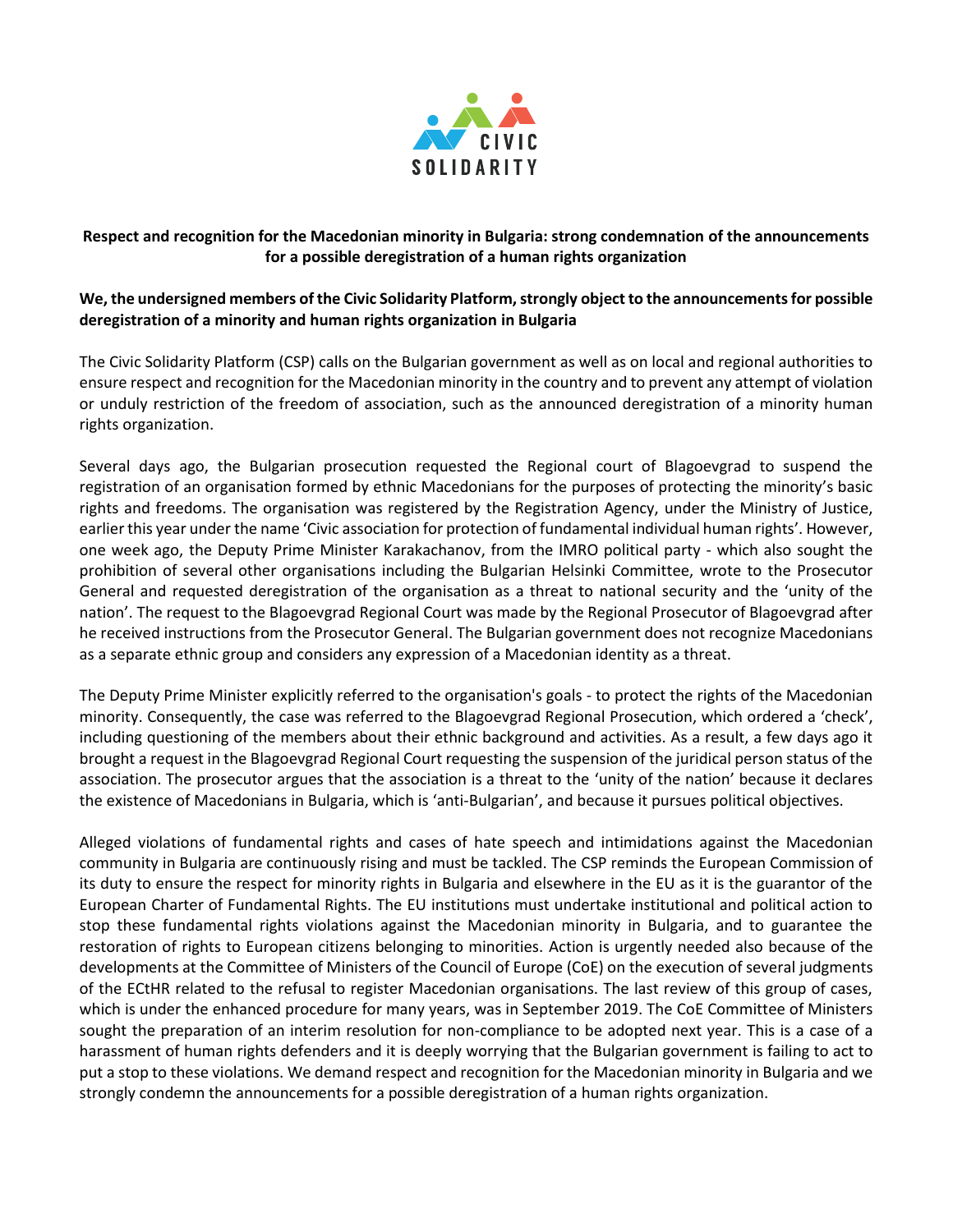## **Signed by the following CSP members:**

Macedonian Helsinki Committee International Partnership for Human Rights (IPHR), Belgium Public Verdict Foundation, Russia Netherlands Helsinki Committee Human Rights Monitoring Institute, Lithuania Minority Rights Group Europe Helsinki Foundation for Human Rights, Poland Bulgarian Helsinki Committee ZARA, Austria Helsinki Committee of Armenia Swedish OSCE Network Helsinki Citizens' Assembly – Vanadzor, Armenia Promo LEX Association, Moldova Association UMDPL, Ukraine Moscow Helsinki Group, Russia Centre de la Protection Internationale, France Helsinki Committee for Human Rights, Serbia Center for Participation and Development, Georgia Helsinki Association for Human Rights, Armenia Public Association Dignity, Kazakhstan Human Rights Matter, Germany Centre for the Development of Democracy and Human Rights, Russia Legal Policy Research Center, Kazakhstan World Organisation against Torture (OMCT), Belgium Public Foundation Golos Svobody, Kyrgyzstan